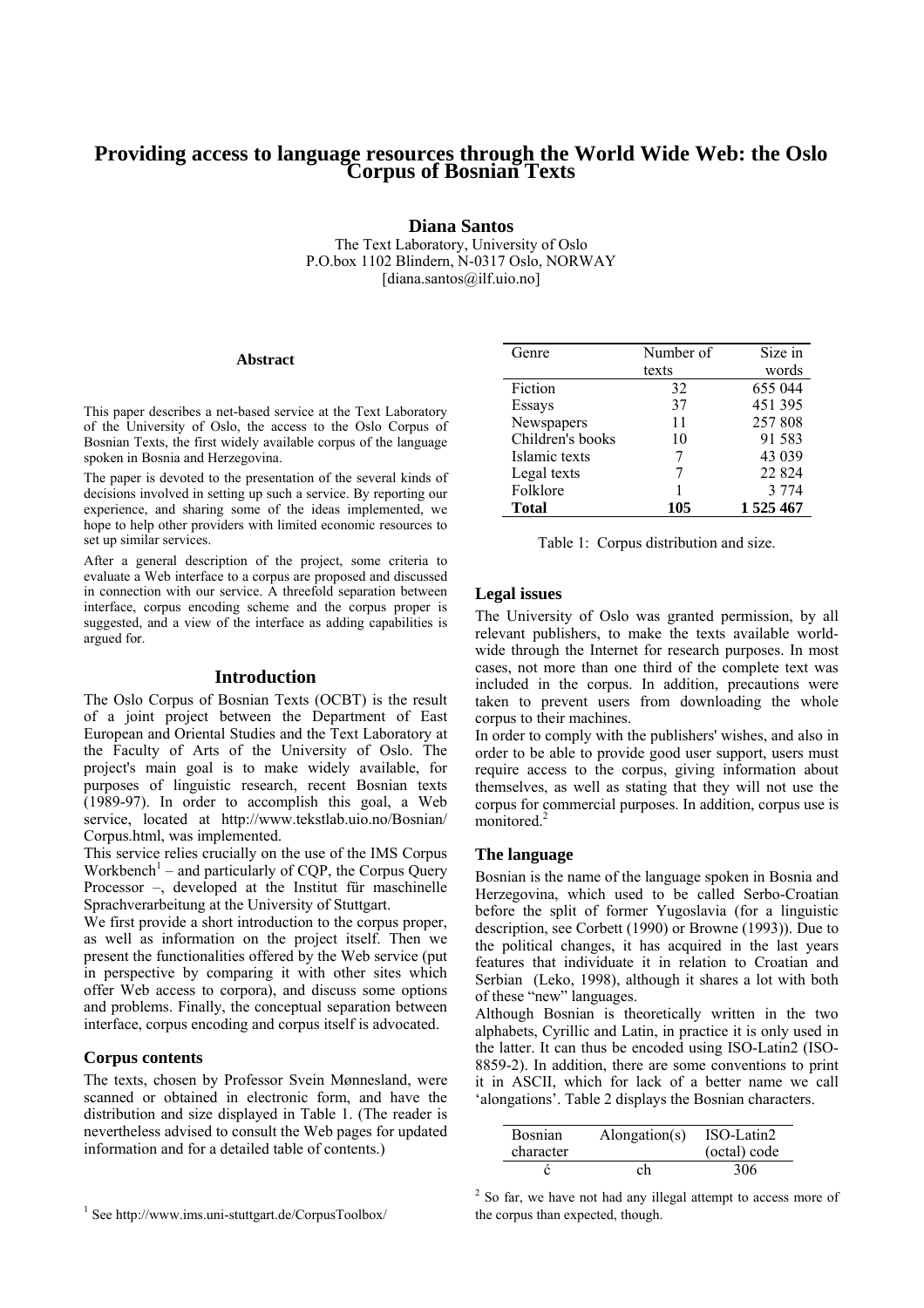| Ć              | $Ch, CH^3$    | 346 |
|----------------|---------------|-----|
| č<br>Č         | cc            | 310 |
|                | CC,Cc         | 350 |
| đ              | $djj/dj^4$    | 320 |
| Đ              | Djj/Dj,DJJ/DJ | 360 |
| $d\check{z}^5$ | dz            |     |
| Dž             | Dz            |     |
| DŽ             | DZ            |     |
| ž<br>Ž         | $zz$ -zh $6$  | 256 |
|                | ZZ-ZH,Zz-Zh   | 276 |

Table 2: Bosnian characters.

To our knowledge, this is the only corpus of Bosnian widely available. There is, however, a corresponding older corpus, Yugoslav, compiled by Henning Mørk at the Slavic Department of the University of Aarhus, in Danmark, which covers Serbo-Croatian in the four areas of former Yugoslavia and which is available as a set of text files for research purposes.<sup>7</sup>

#### **Progress report**

From the summer 1996 to the summer 1997, two Bosnian research assistants scanned and proofread the texts, saved them as Macintosh Word files with a text header, and stored them in a directory structure according to genre.

Since the author joined the project after this phase had been completed, only the subsequent steps will be reported and discussed.

One additional month of work was necessary to prepare the corpus to be encoded in the IMS Corpus Workbench format and keep track of the sources in a principled way. In particular, we created a (master) file containing a description of each corpus text, with an unique identifier, created a new version of all files as text only, and made sure the information on the header was in accordance with the master file. Then we wrote a program that automatically computed the correspondences, got rid of the headers and other annotation(s), converted the remaining text to ISO-Latin2 and created a corpus in a form ready for CQP. (In later versions, the program also computes a HTML version of the table of contents with updated token counts.)

Although, in principle, one should only need to build the corpus once, things never work this way in practice. We

 $3$  Two alongations separated by commas – in this and other entries – correspond to capitalized words, e.g. Ćao, or words all in capitals, e.g. ĆEVAPČIĆI. 4

<sup>4</sup> Two alongations separated by slashes – in this and other entries – correspond to input and ouput. Given that  $d\vec{j}$  is a valid character sequence in Bosnian, the user is required to write djj in order to unambiguously select only the character đ in the query, but if s/he chose "all-ASCII" display s/he can appreciate the result following the standard conventions, i.e., see simply dj

for đ.<br><sup>5</sup> Although this is considered a character, it is typeset as two. That is why we do not provide the octal code (the ISO-Latin2 sequence consits of two codes: the one of d followed by the one of ž).

<sup>6</sup> Two alongations separated by dash correspond to (standard) alternatives.

7 This corpus is available from the Consortium for Lexical Research, under the entry "Yugoslav Corpus" (http: //clr.nmsu.edu/cgi-bin/Tools/CLR/clrcat).

have built the corpus several times. Furthermore, this program has allowed us to try alternative encoding schemes, and was invaluable when we needed to recompute alterations to the corpus information (such as changes in the number of tokens after a revision of the corpus has taken place). According to our experience, it pays to automate the building process, even if you firmly believe "you only have to build a corpus once". It goes without saying that such a program will keep evolving as well.

The first test version of the corpus, with a toy interface, was ready in mid-October 1997, and was made available at the University of Oslo for use by the members of the project and a few experts whose feedback was asked for. The first world-wide available version was announced in the appropriate lists only in the beginning of February this year.

Since work has shifted from corpus building to Web service design, the author's work (on a part-time basis – approximately 30% of full-time) has been spent in

- 1. programming (developing the CGI-interface to CQP, debugging and improving it)
- 2. designing and writing the Web pages

3. providing administrative/technical support to the users Some time has also been devoted to finding usable fonts in various platforms, and documenting their use.

It is perhaps relevant to note that the two latter tasks consume the lion's share of the time devoted to the project, confirming that keeping a service alive (maintenance) is something that should be foreseen when launching this kind of projects. "Service" is fundamental in order to have successful results.

## **Point of the situation**

At present, the Oslo Corpus of Bosnian Texts is available at the World Wide Web in version 2.1 of the interface, version 1.1 of the corpus, and has 35 registered users from 14 countries. A discussion list of issues related to the corpus has been created, and some mechanisms of "stimulating" active corpus use are in progress.

## **Serving a corpus through the Web**

First we describe, from a user's point of view, what our service has to offer, then suggest some ways of evaluating Web interfaces to corpora and discuss the OCBT in these regards.

## **Kinds of functionalities**

What can a linguist interested in Bosnian obtain by querying the OCBT through the Internet? At present, s/he can:

- 1. get concordances (KWIC) of words, phrases, suffixes prefixes, punctuation marks, or any combination of these, expressed in a powerful query language, the CQP query language (Schulze & Christ, 1996) – more on that below.
- 2. design to a limited extent the format of the KWIC (choosing character encoding, and size of the context)
- 3. get the distribution of the forms (i.e., if the query encompassed more than one form, which ones occurred, and how many times)
- 4. get the distribution of the sources
- 5. access the information about the source of each instance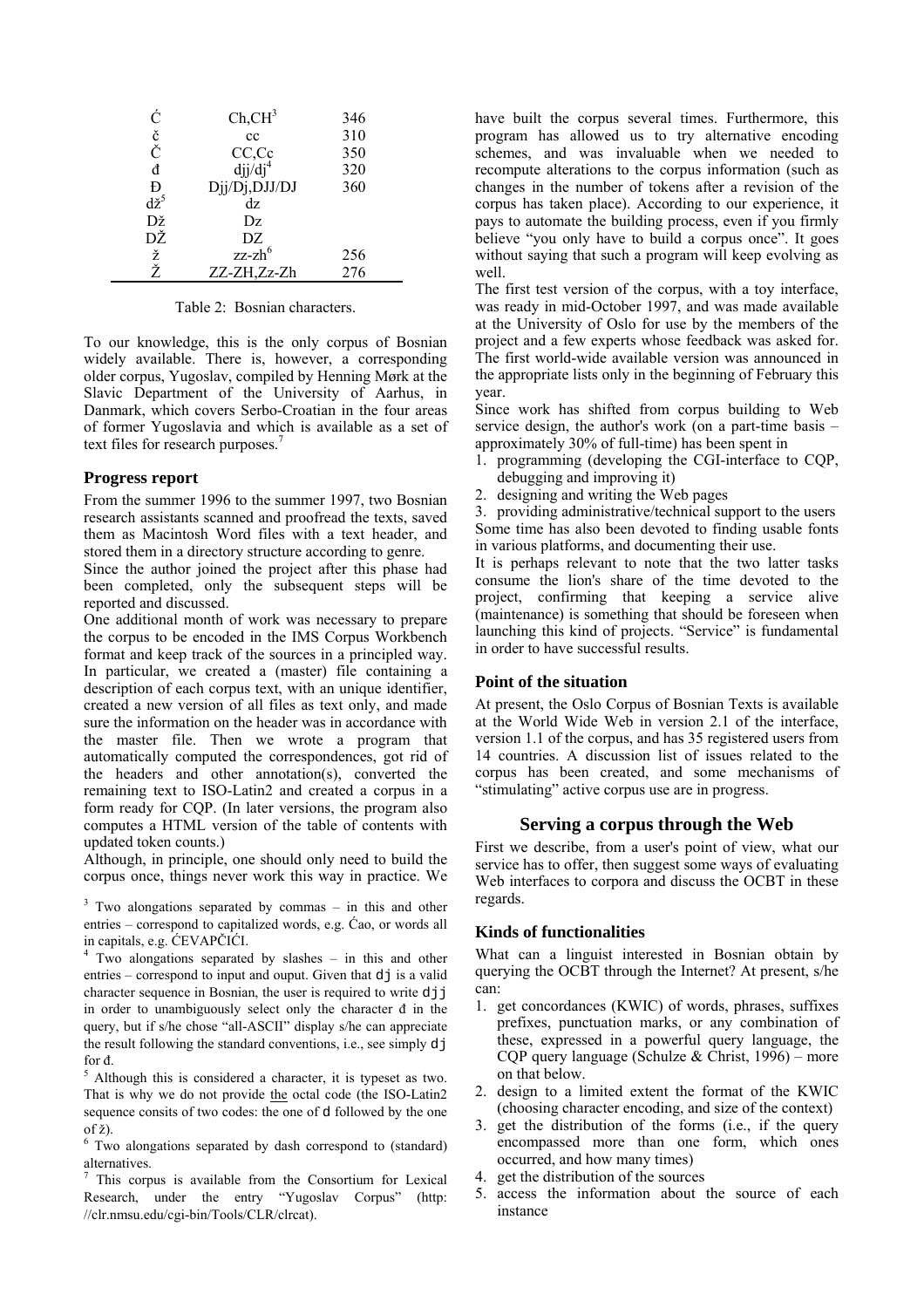- 6. get a random sample of instances
- 7. restrict the query to elements included in the source identification, namely (any combination of) genre, date, and (when relevant) author, title, or newspaper name

What is it that a linguist would like to do and cannot? (This is obviously an open-ended question, which will be restricted by considering only what can already be done in other systems we know of.)

- 1. make queries based on part-of-speech (or other linguistic) annotation
- 2. have the system compute statistical measures (other than simple – absolute – frequency distributions)
- 3. make case-insensitive queries (one can create queries which are case insensitive, but must explicitly do so) $8$
- 4. see a larger part of the context (one can repeat the query with a larger context size, but not look at individual results in an extended window)
- 5. issue queries on corpora created by previous queries<sup>9</sup>
- 6. query a sample corpus instead of sampling the queries
- 7. sort the result of the query

In cases like 2, 4 or 7, only some programming needs to be done; in other cases, drastic changes / additions to the corpus or the encoding are required.

# **Evaluation parameters**

In which ways can one evaluate interfaces to corpora? In addition to comparing the particular functionalities, some possible global parameters are discussed in this section.

**Ease of use** To a relatively large extent, it is subjective how easy a given interface appears to a new user, but it is generally acknowledged that menus and multiple choice forms are easier to manage than a complicated query language. Furthermore, the fewer choices one must do before being able to get any result, the better. It is often the case, however, that simplicity is in conflict with power (a complex statement, in order to be rendered "easy", can yield a bunch of menus), so one is either forced to restrict the query power in order to keep the system simple or give up ease of use above a given level of complexity.

**Documentation and/or help available** No matter which form of presentation or options were taken, documentation, examples, and other forms of help are always useful, if only for the reason that "crystal clear" keywords, commands or forms of displaying the results can actually turn out to be confusing or simply unknown to users. Particularly useful in this connection is a tutorial, which takes the user on a guided tour through a set of specific, well-chosen examples from the corpora available. The investment on documentation and help is often neglected in the planning phases of a software project, only to be found afterwards that a significant share of the project time has been spent in producing help

<sup>8</sup> A partial but efficient solution to this question has already been implemented, namely, the building of another version of the corpus all in lower case, which can be queried. The problem is that the results displayed do not preserve the case of the original. This has already proved useful, however, for lexical frequency studies.

 $9$  This is a main feature of CQP, which we disallow – at least for the moment – for security reasons.

materials so that users can know what they are doing. (Incidentally, Garside *et al* (1997), a recent book on corpus annotation, also emphasizes the need for thorough documentation.)

**Power of queries** Of course, an obvious criterion for the assessment of an interface to a corpus is its query power. However, this is not so easy to compare because – as will be discussed later in this paper – one must distinguish carefully between the interface, the encoding scheme and the corpus itself. Additionally, and even if one considers the corpus + interface as a single unit, the query power only makes sense relative to the kinds of questions a researcher is interested in. For example, which is more powerful: a system that allows a part of speech (POS) query like "noun" followed by "preposition", but which gives no information about the source of the examples, or a system that does not allow simple POS queries (only POS queries attached to specific lexical items) but allows one to see all information (and larger context) about the sources?<sup>10</sup> There is no objective answer, it seems to us.

**Speed** Regardless of the theoretical irrelevance of a factor like speed (and to some extent practical, due to the technological advances that multiply computing performance in few years), it is clear that there is a waiting threshold which it is unreasonable to exceed. Applications must be quick enough so that a user does not give up the interaction, or else they must have means for interrupting, resetting, or postponing computation.

**Display of results** The way the results are presented is an important issue. A user is very rarely content with simply looking at the results in his/her screen. Applications that do not provide good ways to "export" results will discourage serious users. Another issue connected with result displaying is truncation. Some people, including the author, consider it infuriating to have an arbitrary cut of the number of occurrences, $^{11}$  or only be able to make queries restricted to a letter of the alphabet, for example.

# **OCBT evaluation**

We try here to provide a realistic evaluation of the OCBT according to the parameters above.

**Ease of use** The desire to provide an alternative interface to the OCBT which allows menu choices has been explicit since the project start. However, due to the power of the underlying query language, it was decided not to restrict it, in order not to penalize users willing to invest in its learning.

So, despite the good intentions, the only interface available is a slightly improved version of the CQP query

<sup>11</sup> As in the case of the "official" BNC service, http: //thetis.bl.uk/lookup.html

 $10$  This is allegedly the case for the CQP version of the BNC (British National Corpus, http://info.ox.ac.uk/bnc/) as opposed to the SARA interface to the BNC (see e.g. Aston & Burnard (1996)). (We have unfortunately not yet been able to get a CQPencoded version of the BNC from the BNC staff, although we have been waiting for one since June 1997.)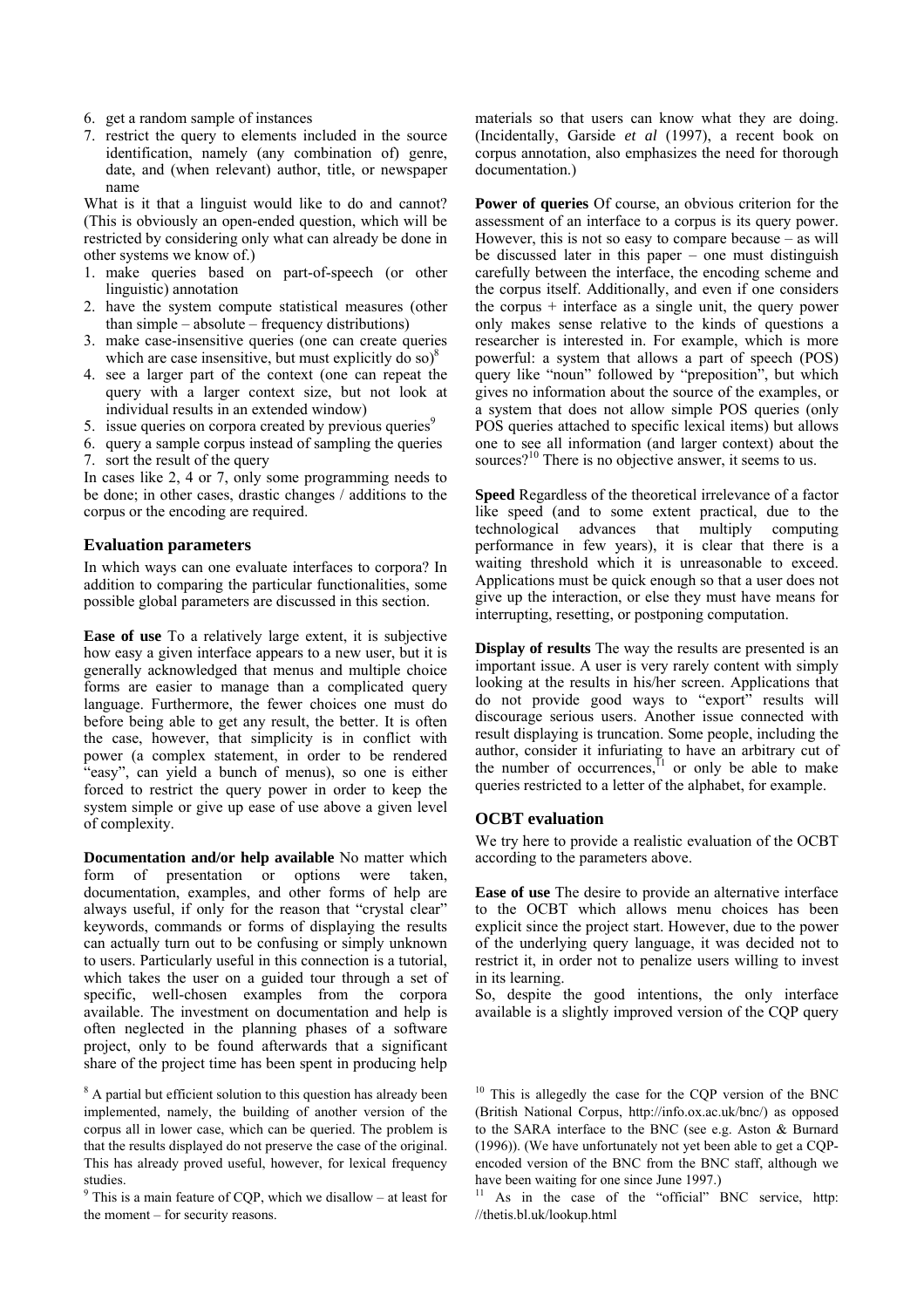language: $^{12}$  In our interface, we removed some of the most "user-unfriendly" features of CQP, namely the need for semicolon, and the requirement for quotes even when queries have a single word as search domain.

Also, some relatively complicated commands were replaced by a menu choice.<sup>13</sup>

Finally, basic help messages were provided in order to help a first-time user. It should be noted that these messages exist thanks to our monitoring corpus use. So, despite its original security purpose, monitoring turned out to be an excellent tool for service improvement.

**Documentation** Since this corpus was created with the purpose of being served through the Web, all documentation was created from scratch for the Web site. We have invested some effort in providing a parallel service in Bosnian and English, in order to facilitate the use of the corpus for those who do not speak Bosnian (e.g. Slavists not specialized in Bosnian) or English (many native speakers of Bosnian).<sup>14</sup> (The English version was necessary, in addition, due to the fact that some of the members of the project, the author included, do not speak Bosnian.)

There are actually three kinds of documentation one can be concerned with, here described in computer jargon:

- 1. installation notes what is needed for using the service, from permission to technical details
- 2. user's manual what can be done, what does the corpus consist of, which encoding details are relevant to the user, what to do in case of problems
- 3. linguist's "cookbook" how can one use this corpus for the purposes of linguistic investigation? Which data is already available, which studies have already been performed, which problems are the other users interested in? How can one go about exploring this particular corpus?

We have found this third item very important in our case – possibly applying as well to the majority of linguists whose languages do not benefit from a tradition of available computer corpora. Raising corpus-awareness seems to be an important part of providing a service which makes available corpora resources, if one wants the service to be useful.

In fact, and despite the considerable number of corpus linguistics books and courses on the Internet, in conferences and/or in book form, it is not evident that e.g. 12 Actually, it is a major task to produce a menu-based version of all potentialities provided by the CQP query language, as its presentation below will show.

 $\frac{13}{13}$  For example, in order to have the distribution of the results of a query in CQP, one would have to issue the following commands: <query>; group Last match ori; while it is enough to express the query and ask for "Distribution of sources" in our interface. (For CQP experts, note that we are not concerned here with the CQP query language, but with the CQP command language. In our opinion, Xkwic's way to execute the same task is not easier, either.)

<sup>14</sup> Each version of the OCBT is thus always released in two "language versions", and depending on the language of the HTML form the user is interacting with, the whole interaction happens in Bosnian or English. In fact, for the static HTML documents, we even have the whole service in three language versions, to cater for people with systems which do not support ISO-Latin2, and where the Bosnian characters are thus replaced by the alongations discussed above.

every Slavic linguist will read or attend them. The situation seems to be quite different, however, if there is a description – in terms of the language s/he is an expert in – of how to use a resource that already exists.

Therefore, we have started to compile an OCBT cookbook (Leko & Santos, in prep.), which should be available from our Web site.

It should be mentioned that there are excellent texts with precisely that purpose for other corpora, e.g. Aston & Burnard (1996) for the BNC.

A tutorial, like the one by James (1995), is also extremely useful. However, due to the fact that there are already comprehensive descriptions of the command language, both on the Web and as papers, written by their authors (Christ, 1994a, 1994b; Schulze & Christ, 1996), it did not seem necessary to provide another description in tutorial form.<sup>15</sup>

**Query power** This is the major strength of our service, namely the fact that it is based on the corpus workbench which, in our opinion, allows the most powerful queries.<sup>16</sup> The CQP query language offers

- full regular expression power over the character alphabet (ex:  $17 \cdot (-\text{A}-\text{Z})$ . \*a+[gh]. +st") • Boolean expressions over attribute-value expressions
- $(ex.^{18}$  [(word = ".\*ic" & pos != "noun" & ori="PU.\*") | word = ".\*jli.\*"] )
- regular expressions over attribute expressions (ex:19)  $"look|bring" [pos != "VB.*"]{0,10}$ "up" []\* [word="foo.\*" & pos "N.\*"])
- the possibility to specify the search space  $(ex: <sup>20</sup>]$ "man" []\* "him" within 2 s)
- the possibility to use label references
- the possibility to compute dynamic attributes.

Some of the limitations of the CQP command language, that linguists might react to, were circumvented with additional programming from our side. The most important was the identification, for each result, of the source it belonged to.

<sup>15</sup> Furthermore, there is already a CQP tutorial in Schulze  $\&$ Christ (1996), using English and German corpora as targets.

<sup>16</sup> Other grounds for the choice of CQP/IMS Corpus Workbench were: excellent service, widely used, used in connection with many different languages, mature after some years and many versions, free for research purposes, design independent of corpus, use of regular expression syntax instead of introducing a specially devised vocabulary.

This totally improbable query matches words (or annotations) beginning with a character different from uppercase A to Z, including one or more a's followed by either a g or a h separated by one or more characters from the suffix  $st!$ <br><sup>18</sup> This query succeeds for either words ending in ic whose

'pos' annotation is different from noun and whose 'ori' annotation begins by PU or words that have the sequence of characters jli somewhere in the word.<br><sup>19</sup> This query succeeds for sequences of the word look (or

bring) followed by up not farther than 10 words (which cannot be verbs – have a 'pos' attribute with a value beginning by VB) – followed by a word (at any distance) beginning with

foo, and with 'pos' beginning with N.  $^{20}$  This query looks for occurrences of man followed by him which occur in a span of at most two sentences (more precisely, two instances of the structural attribute 's').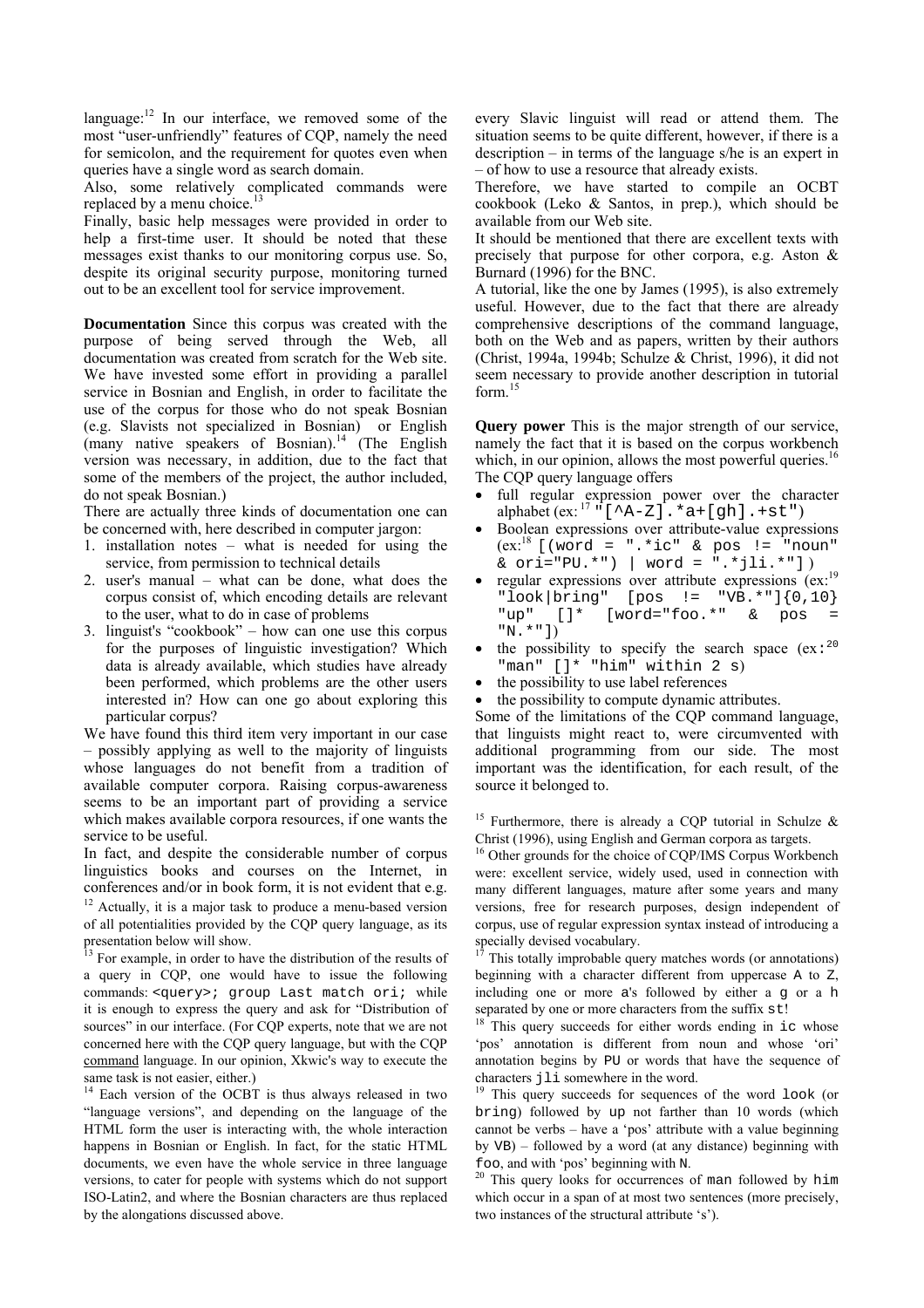Other things (which are announced for the next release, and are already working in  $Xkwic^{21}$  had / will have also to be done to make the interface easier to use, as the computation of random samples or the sorting of the concordance.

**Speed** There are several factors influencing speed in a Web interface, and so far we have not really been concerned with this issue, except in the general option that all computing (corpus processing) is done on the server side, i.e., in our machines. We have, however, noted a considerable speed downgrading when upgrading from Version 1.0 to 2.0 of the interface. While CQP is itself very quick, some of the functions we added are not, in particular the computation, for each result, of which source it occurred in. We are therefore considering the alternative of providing an option of quick display, and only compute the sources of the examples if explicitly asked for.

**Display of results** In order to allow an easy re-use of the results, they are sent in plain HTML with a minimum of markup, which can thus be copied and manipulated by any text editor (or saved as text at once). We have also rejected the option of arbitrarily cutting the results, although users are asked to contact us directly if the result of their search exceeds a very large number. There is also a maximum context size for the display of the results of a query (to present a user from downloading the whole corpus with a few queries).

The reason for our display simplicity is twofold: Not only it is impossible to please all tastes, but if users are especially keen on viewing the results in a special format they are used to, nothing prevents them to import them to their preferred tool (which could then sort, highlight, change the font, etc., the way they are used to).

**Technical details** It is obviously impossible to speak generally of technical appropriateness. However, in the case of a language corpus whose potential interested users are expected to be in a wide range of computational environments, some of them with very limited resources, we believe it would be totally inappropriate to depend on the latest advances of Web programming, requiring users to download a series of applications and gadgets or having the latest versions of some browsers.

On the contrary, we devised a CGI application requiring simply a Web browser, whose only (advised, not obligatory) requirement was to be able to interpret ISO-Latin $2^{22}$  so that Bosnian texts were not distorted (we consider this as part of the minimal user's friendliness when serving a corpus of one particular language).

Even this "simple" requirement, however, in order to be seriously implemented, required several days of experimentation, test in various platforms and instruction writing.

We provide as well the option to have the results displayed in ASCII (with the output alongations discussed above). This may be useful, for example, to exchange results with other linguists who are not using the corpus  $21$  Xkwic is an X interface to CQP, and is an integral part of the IMS Corpus Workbench. See Christ (1995).

<sup>22</sup> In other words, that was able to make sense of HTML <META> tags with HTTP-EQUIV="Content-Type", and a definition of charset in the CONTENT attribute.

themselves, and have therefore no ISO-Latin2 support in their machines.

# **Interface, Corpus Encoding Scheme and Corpus Content**

In order to present a clear description of the OCBT Web service, we have to distinguish between

- the collection of texts included
- the corpus encoding scheme, with associated tools, in which it is encoded
- the Web service, which is a front-end to the corpus workbench

This is especially relevant in the OCBT case, since the second item, the IMS Corpus Workbench, is not in any way our work, although we benefited enormously from its existence and availability. Actually, we cannot but advise people to follow our example and use it as one of the three building blocks in a Web service of this kind.

# **Three building blocks**

It is  $of - at least conceptual - interest to distinguish$ between the properties of an interface, of a corpus encoding scheme, and of the corpus itself. Things are not clear-cut in real life, though, and in general when one talks about a corpus one is also referring to its encoding scheme as an inseparable property of it.

Regarding the interface to the corpus, it has become relatively frequent that corpora come with a special interface associated to their encoding scheme (see e.g. the COSMAS query language, $^{23}$  the Cobuild direct service, $^{24}$ or even SARA – even though, as mentioned above, there is a version of the BNC encoded in  $COP<sup>25</sup>$ ).

It is also possible to have "pluralistic" corpora encoded in several encoding formats, as is the case of the LOB corpus (Johansson *et al*, 1978), which, in addition to be served in vertical or horizontal format as plain text files in a variety of character sets, can also be obtained in Wordcruncher (WC, 1989) format, with its special interface. In those cases, however, the corpus encoding schemes somehow determine the interface: it would be foolish to use another interface with a corpus indexed for WordCruncher, and people who prefer plain text files probably use either their editor of choice or general Unix tools to handle them. (Any PC or Mac program for concordances which used text files for input would also be appropriate, but, in the light of our threefold classification, this means simply that one would use such a program's encoding scheme and interface.)

It is, however, relatively infrequent to have a threemodule model in which one can clearly distinguish the corpus, the corpus encoding scheme, and the interface as sufficiently distinct entities to deserve special attention, as is the case of the OCBT.<sup>26</sup>

23http://corpora.ids-mannheim.de/~cosmas/ProtoDocs/Deutsch/ HelpQuery.html

24 http://titania.cobuild.collins.co.uk/javademo/index.html

 $25$  There is also a powerful Web interface to the BNC at the University of Zurich, BNCWeb, at http://escorp.unizh.ch/

<sup>&</sup>lt;sup>26</sup> One might argue that this three-phase task division is already implicit in the IMS Corpus Workbench design, since Xkwic is also separate from the encoding of the corpus proper. To require everybody to use X and/or to have access to a Unix system would be contrary to our philosophy of imposing the least possible technical requirements from our users, though.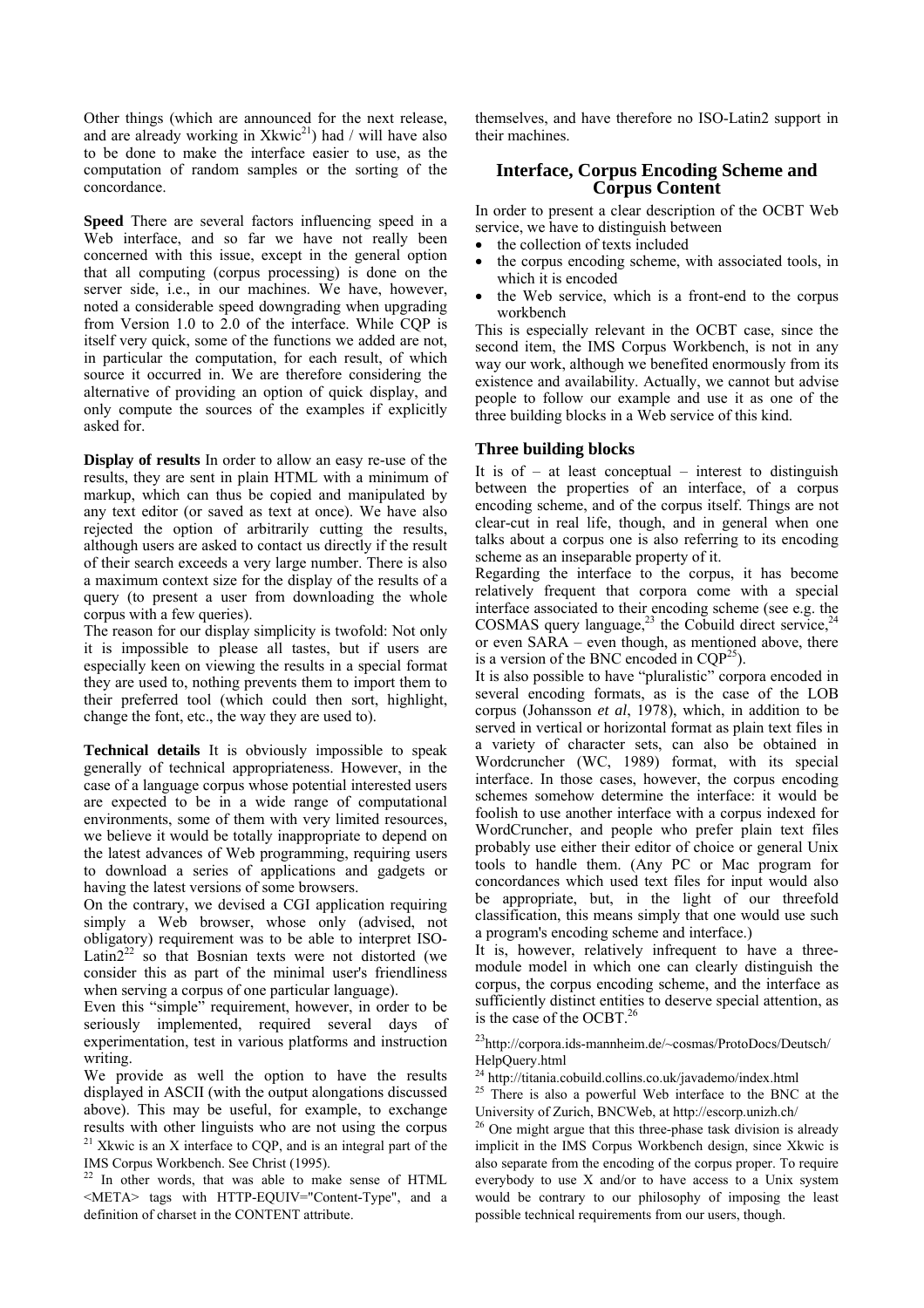In fact, one can consider the phase of building the corpus (choosing (parts of) texts, scanning, revising them) into a set of plain text separate files a task completely separate from the subsequent encoding in a corpus workbench (the IMS Corpus Workbench), which was also separate from devising the Web interface required to access the corpus from anywhere in the world.

This three-phase process can be partially attributed to "historical" reasons, since the project began without a clear idea of the technical steps that would follow. Nevertheless, economical reasons played an important role: it was not realistic to devise an encoding scheme and interface especially for the corpus, as long as several corpus workbenches were available.

Since the project was meant to make the corpus worldwide available with a minimum of costs or technical requirements from the user's side, furthermore, the obvious solution was a WWW interface to the corpus. Given that there was no Web interface available off-theshelf for  $CQP<sub>z</sub><sup>27</sup>$  we had to devise our own.

One should mention, for completeness's sake, that there are corpus encoding schemes with a Web interface already associated, namely TactWeb (Rockwell, 1995) which is the Web 'version' of Tact (Lancashire, 1996). Accordingly, there are corpora services based on this solution, like Knut Hofland's beta server for Norwegian texts, at http://kh.hd.uib.no/tactweb/roman-bm.htm. For technical problems (irrelevant in the context of the present paper), related to the way the network connecting PC's with Windows was set up in the University of Oslo, our attempt to use TactWeb – and eventually compare this solution to the one based on CQP – had to be abandoned.

#### **Interface vs. corpus encoding**

One can look at an interface as simply a window to the corpus. From this point of view, the contents of the corpus, and the properties of the corpus encoding scheme, represent a natural limit to what can be provided through the interface.

But one may also look at an interface, however, as the means to access information that may lie buried in the corpus, or at least as a tool to access it. From this angle, an interface can provide functionalities, and so to say increase the information that is available from the corpus. This is something that happened in the OCBT service: When developing the interface, we changed, improved and added $28$  in some ways to the corpus workbench and the corpus for which we were building the interface.

## **A note on encoding**

To end the paper, it should be noted that we have been solely concerned with technical, not linguistic, encoding. Matters which are also extremely relevant to the setting up of a corpus service, and which may in fact determine to some extent technical encoding itself, have not been discussed here.

 $27$  Though there were a few out on the Web when we started work: e.g., in addition to the demo at Stuttgart, we knew about the Czech National Corpus (http://ucnk.ff.cuni.cz/US/cnc/) and Verbmobil's interface. Others have subsequently appeared, such as Daniel Ridings's, serving Shona and Swedish at http://ldb20.svenska.gu.se/.

<sup>28</sup> Although in other ways we also restricted the CQP power, and downgraded its performance.

In particular, one such question is the use of SGML (or some other markup) as opposed to a set of 'parallel corpora', one for which annotation level, as is the approach followed by the IMS Workbench.

Since we have so far no linguistic annotation in the OCBT corpus, we have really no experience in such matters. We believe, nevertheless, that an encoding which allows incremental addition of annotations (after having been computed) will have advantages in relation to one where everything is (technically) at the same level. $<sup>2</sup>$ </sup>

### **Acknowledgements**

I thank Nedzad Leko and Jan Engh for reading and commenting on a previous version of the paper.

Thanks to Nedzad Leko for being an enthusiastic first user of the OCBT, and to the other members of the OCBT team for making the project possible.

External funding for (the first phase of) the project came from NFR (the Norwegian Research Council) through the programme for cultural exchange with Eastern Europe, and from Lambertseter and Helsfyr arbeidskontor.

#### **References**

- Aston, Guy & Burnard, Lou (1996). *The BNC Handbook: Exploring the British National Corpus with SARA*. Edinburgh University Press, 1996
- Browne, Wayles (1993). Serbo-Croat. In B. Comrie & G. Corbett (Eds.), *The Slavonic Languages* (pp. 306-- 387). London: Routledge.
- Christ, Oliver (1994a). A (very) brief description of the query syntax, May 31, 1994, http://www.ims.unistuttgart.de/projekte/tc/CQPSyntax.html
- Christ, Oliver (1994b). A modular and flexible architecture for an integrated corpus query system. *Proceedings of COMPLEX'94: 3rd Conference on Computational Lexicography and Text Research (Budapest, 7-10 July 1994)* (pp. 23 – 32). Budapest.
- Christ, Oliver (1995). The Xkwic User Manual. Institut für maschinelle Sprachverarbeitung, Universität Stuttgart.
- Corbett, Greville (1990). Serbo-Croat. In B. Comrie (Ed.), *The Major Languages of Eastern Europe* (pp. 125—143). London: Routledge.
- Garside, Roger, Leech, Geoffrey & McEnery, Anthony (Eds.) (1997). Corpus Annotation: Linguistic (Eds.) (1997). *Corpus Annotation: Linguistic Information from Computer Text Corpora*. London & New York: Longman.
- James, Zoe (1995). Cobuild*Direct* Tutorial, May 1995, http://titania.cobuild.collins.co.uk/direct\_tutorial.html
- Johansson, S., Leech, G. & Goodluck, H. (1978). *Manual of information to accompany the Lancaster-Oslo/ Bergen Corpus of British English, for use with digital computers*. Oslo.
- Lancashire, Ian (1996). In collaboration with John Bradley, Willard McCarty, Michael Stairs and T.R. Wooldridge. *Using TACT with Electronic Texts: A Guide to Text Analysis Computing Tools*. New York: The Modern Language Association of America.
- Leko, Nedzad (1998). Recent changes in the Bosnian language as reflected by and documented from the Oslo

29 What we know for sure, from other work at the Text Laboratory, is that it is not a trivial task to merge an SGMLencoded text with its POS annotations produced by an external tagger.